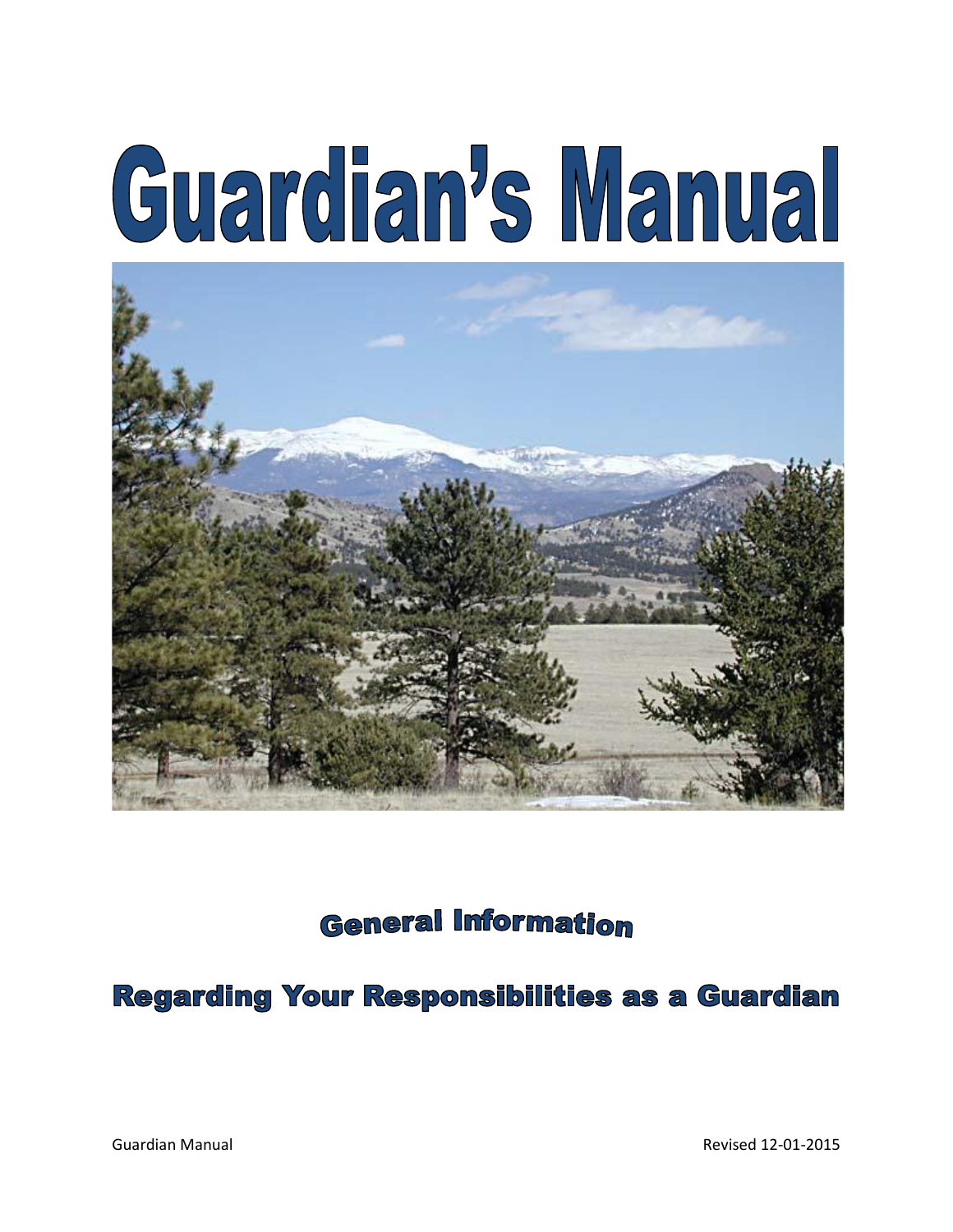# **User's Manual for Guardians in Colorado**

This User's Manuals for Guardians in Colorado is a collaborative effort of the staff of the State Court Administrator's Office, the Protective Proceedings Task Force and members of the Colorado Bar Association.

This manual is intended to assist the newly appointed Guardian, to identify your responsibilities and to introduce you to important Guardianship issues. This is not a comprehensive manual. It does not address every situation but was designed to highlight many of the common situations that one may need to address as a Guardian. You are expected to familiarize yourself with the provisions of the Colorado Uniform Guardianship and Protective Proceedings Act, §15-14-101, C.R.S. through §15-14-433, C.R.S. that relate to protective proceedings for minors and adults, the Colorado Rules of Probate Procedure and applicable case law. Changes in the law may have occurred since this manual was published. If you have questions on how to proceed, consult your attorney before acting. By obtaining an attorney's advice before you act, you may avoid more costly legal services later.

It is highly recommend that appropriate professionals be consulted. Even if you do not have an attorney, you are bound by the same rules and procedures as if you did. The cost for professional assistance may be assessed to the ward as long as the expense was incurred for the benefit of the ward.

This work is produced as a public service, and copies of these materials may be reprinted, with acknowledgment, without violation of applicable copyright laws. The User's Manual for Guardians is also available on the Colorado Judicial Branch website at: [http://www.courts.state.co.us/Forms/Forms\\_List.cfm?Form\\_Type\\_ID=164](http://www.courts.state.co.us/Forms/Forms_List.cfm?Form_Type_ID=164)

We would appreciate your feedback. If you have any comments or suggestions, or if you require additional information, please feel free to contact: [cpr@judicial.state.co.us.](mailto:cpr@judicial.state.co.us)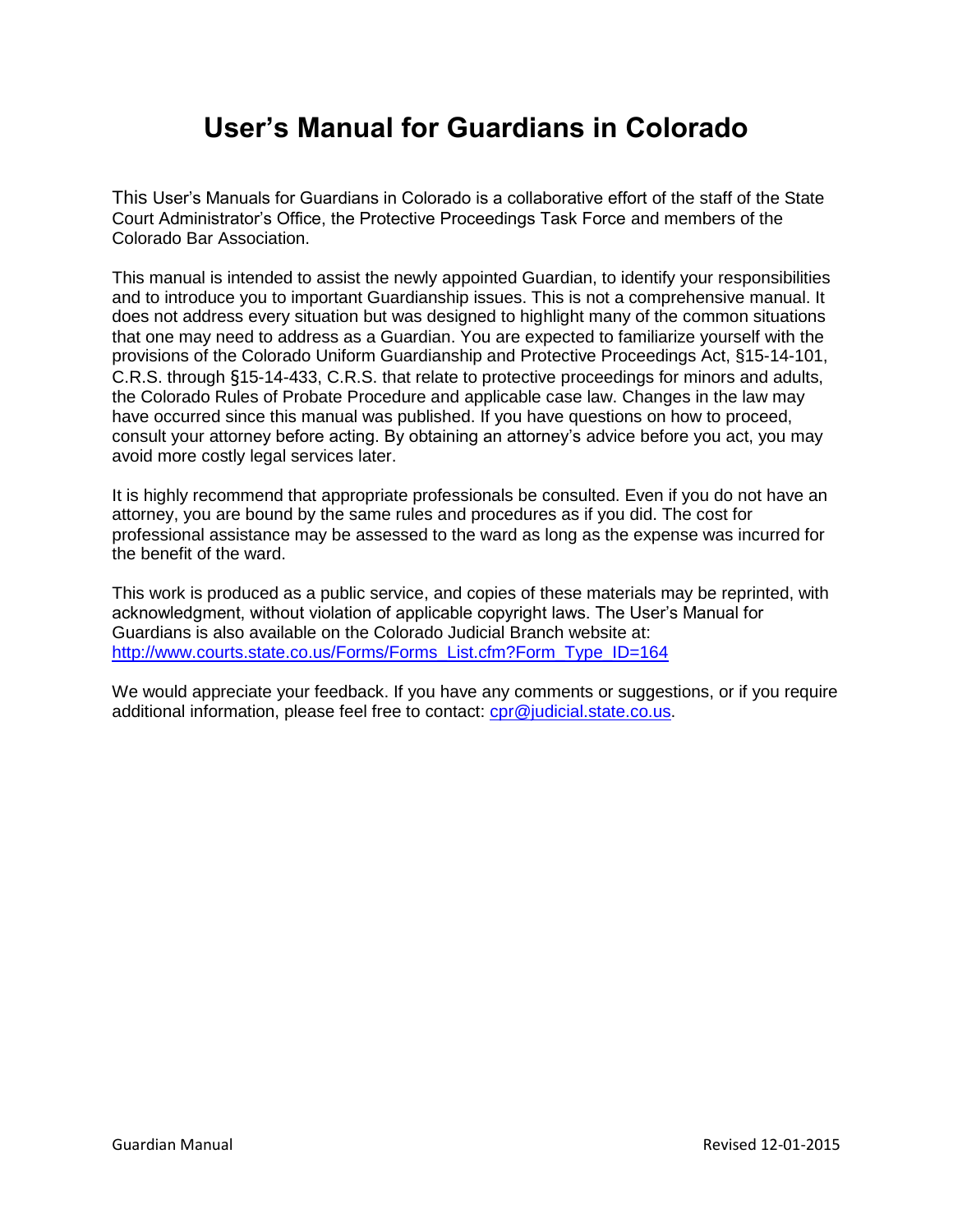# **Guardian's Manual Table of Contents**

- 1. Definitions
- 2. Information Regarding Your Appointment as a Guardian
- 3. Frequently Asked Questions
- 4. Resources
- 5. Report Checklist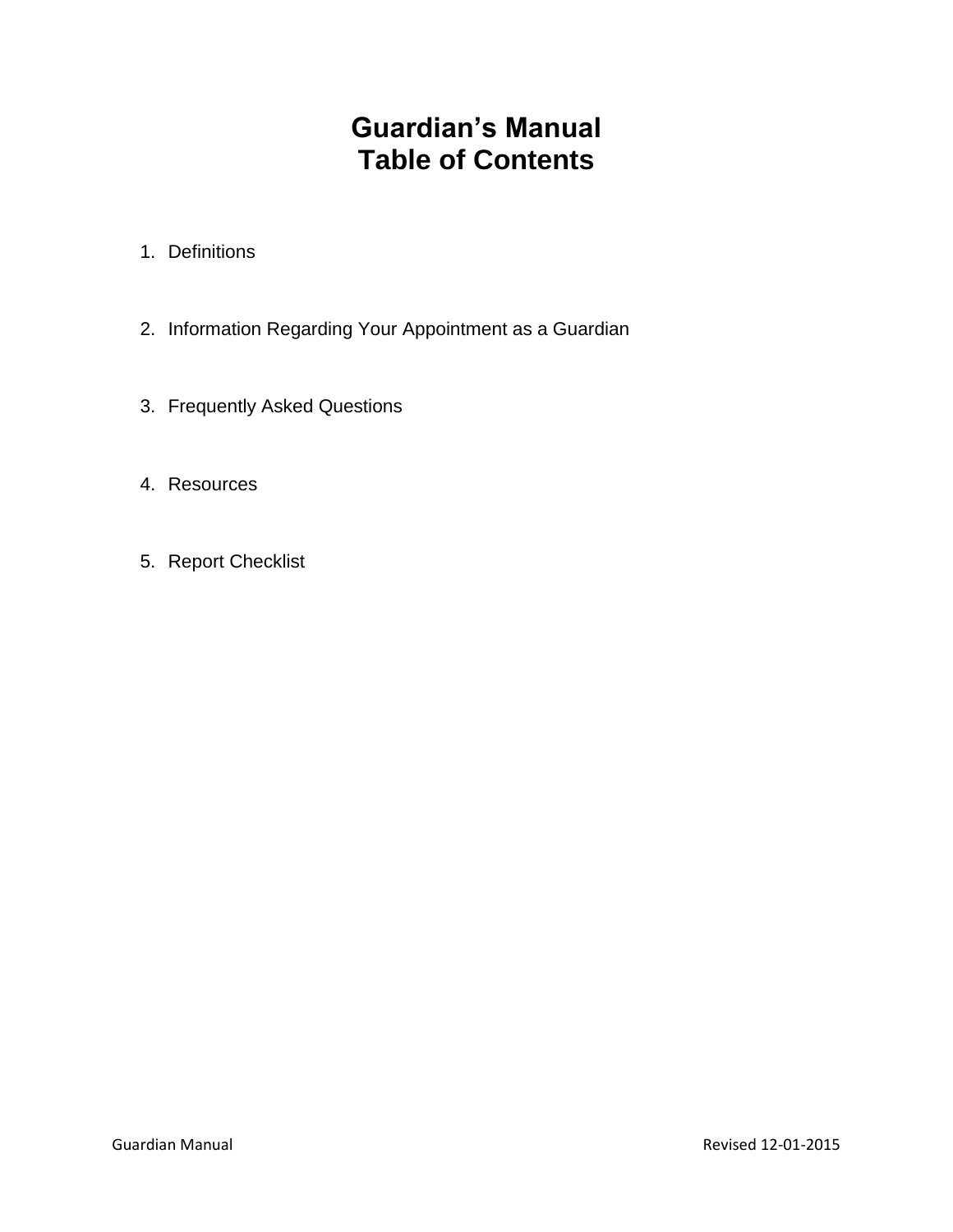# **Definitions**

**Advance Directives:** Written instructions prepared by a mentally competent adult concerning medical decisions to be made on behalf of the person who has provided the instructions, allowing someone else to make treatment decisions on his or her behalf. Advance Directives include: Living Will, Medical Durable Power of Attorney, CPR Directive. **Best Interest:** Best interest is what is best for a Ward's well-being, taking into account his or her ascertainable wishes, individual needs and the least restrictive means to achieve care and protection. **Conservator:** A person at least 21 years of age who has been appointed by a court to manage the financial affairs of another person. **Guardian:** A person at least 21 years of age who has been appointed by a court to have the care and custody of an incapacitated person or a minor, or who has qualified pursuant to certain written instruments to have the care and custody of a minor. **Incapacitated Person:** An adult person who is unable to effectively receive or evaluate information or both or make or communicate decisions to such an extent that he or she lacks the ability to satisfy essential requirements for physical health, safety, or self-care, even with appropriate and reasonably available technological assistance. **Informed Consent:** An agreement to allow something to happen based on full disclosure of facts needed to make a decision, e.g. understanding of risks, alternatives and consequences. **Interested Persons:** Persons identified by Colorado law who are entitled to notice of any request for a court order. This includes a request for a Conservatorship or a Guardianship. The term can vary, depending on the type of request under consideration. It would usually include the spouse and adult children of a respondent, at the very least. **Letters:** A formal document issued by the Court appointing that serves as proof of appointment as Guardian or Conservator. **Minor:** A person who is under the age of 18. **Petitioner:** A person who files a Petition for the Appointment of a Conservator or Guardian. **Representative Payee:** A person or agency chosen by the Social Security Administration to receive and manage the recipient's social security or supplemental security income (SSI) benefits for the recipient who cannot manage his or her own money. **Respondent:** A person who is the subject of a Guardianship or Conservatorship petition. **Ward:** A person for whom a Guardian has been appointed.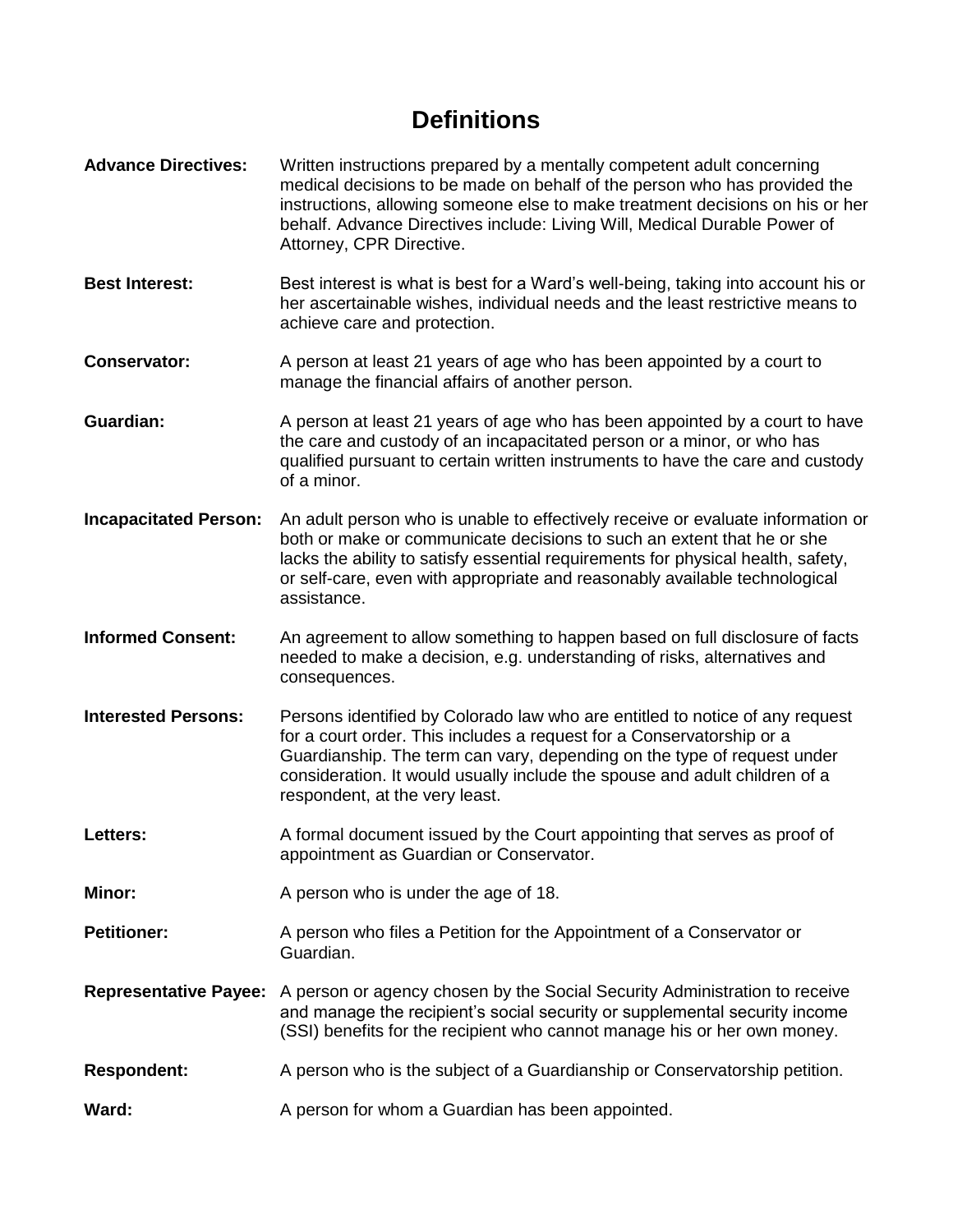# **Information Regarding Your Appointment as a Guardian &**

## **Duties as the Guardian of the Ward**

The Guardian shall have access to the Ward's medical records and information to the same extent that the Ward is entitled. The Guardian shall be deemed to be the Ward's personal representative for all purposes relating to Ward's protected health information, as provided in HIPAA, Section 45 CFR 164.502(g)(2).

## **Your Duties and Limitations as the Guardian:**

- ◆ Arrange for care and protection.
- Decide on living arrangements.
- Arrange for food, clothes, personal care items, spiritual needs, housekeeping, transportation and recreation.
- ◆ Arrange for health care.
- Maintain sufficient contact with the Ward so that you are aware of his or her capacities, limitations, needs, opportunities and physical and mental health. To the extent possible, encourage the Ward to participate in decision-making. When making decisions for the Ward, consider his or her expressed desires and personal values.
- If you are the guardian for a minor, you have the duties and responsibilities of a parent regarding the minors support, care, education, health, and welfare, unless the Court order says otherwise. This includes authority to sign school consent forms such as enrollment, sports/activity participation, etc.
- Consider whether the Ward needs a Conservator to manage his or her financial affairs.
- Evaluate and consider application for public benefits if the Ward does not have a Conservator.
- Do not deposit the Ward's money into your own account.
- Immediately notify the Court if an adult Ward's condition has changed so that he or she is capable of exercising rights previously removed.
- Immediately notify the Court of a change in your address or the Ward's address and of the Ward's death.
- You may not change the Ward's place of residence from the State of Colorado without a Court order.
- Special procedures must be followed to obtain hospital or institutional care and treatment for mental illness of a Ward, to obtain care and treatment from an approved service agency for a Ward with developmental disabilities, and to obtain care and treatment for alcoholism or substance abuse. You do not have authority to consent to any such care or treatment against the Ward's will.

## **(NOTE: This list is not complete but highlights the typical areas of responsibility)**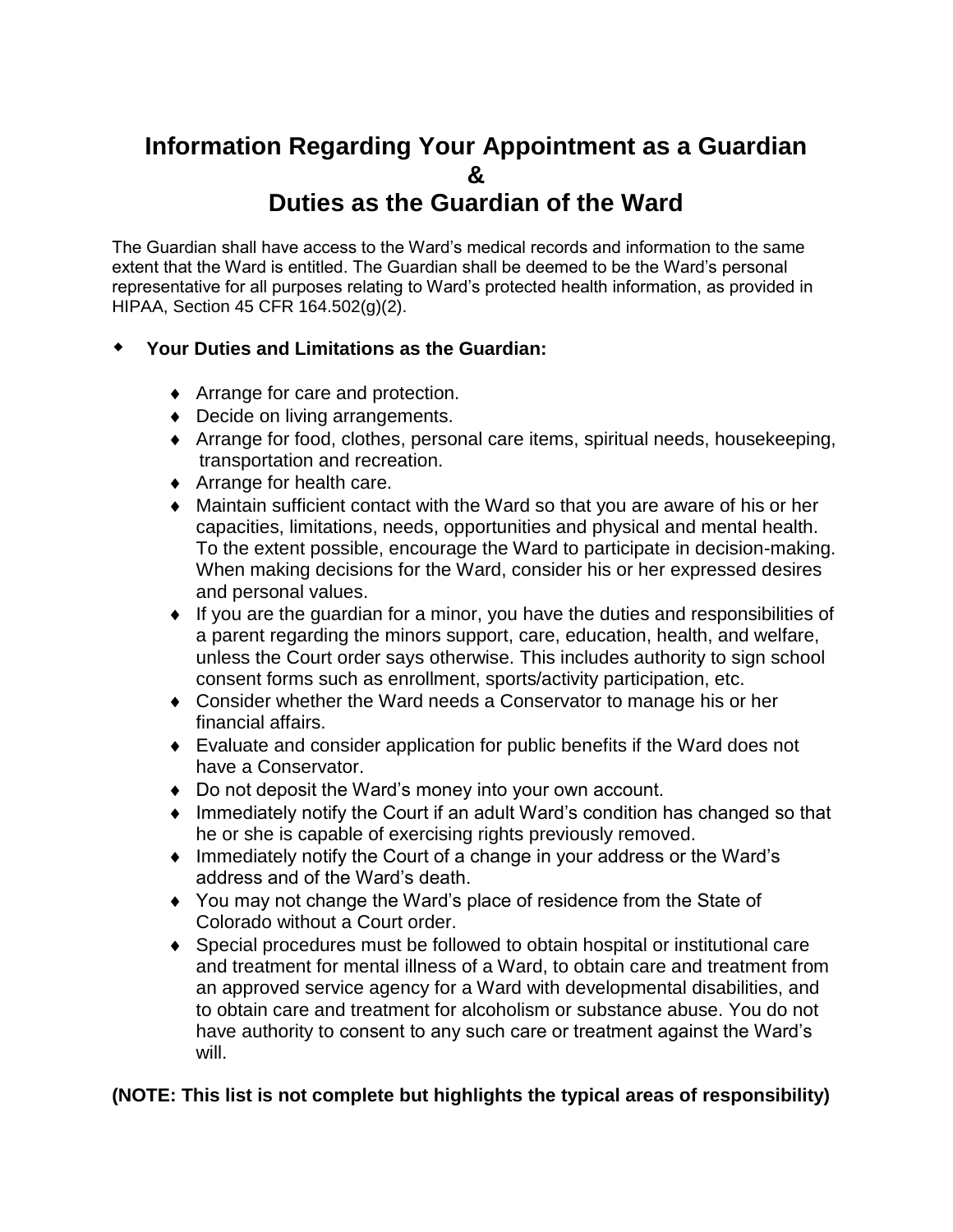## **Record Keeping:**

- You may wish to establish a time sheet tracking time spent with the Ward.
- You must maintain all records for the duration of the Guardianship. This may include medical reports, housing expenses, SSI income or any other sources of income, expenses paid to professionals, etc. Maintain supporting documentation, such as bank statement and check copies, credit card statements and receipts, sales receipts, and other such forms of proof that support your reports. The Court and Interested Persons can request documentation from the Guardian at any time.
- Subject to review by the Court, you may be entitled to reasonable compensation, which may have tax consequences to you and/or the Ward.

## **Complete and file with the Court required reports.**

- File the Initial Guardian's Report. (This is required for Adult Guardianships only.) See the order of appointment for the due dates of filing.
- File Annual Guardian's Report as ordered. Check the order of appointment for the due dates.
- Provide copies of the Initial and/or Annual Guardian's Report to Interested Persons as identified in the order of appointment.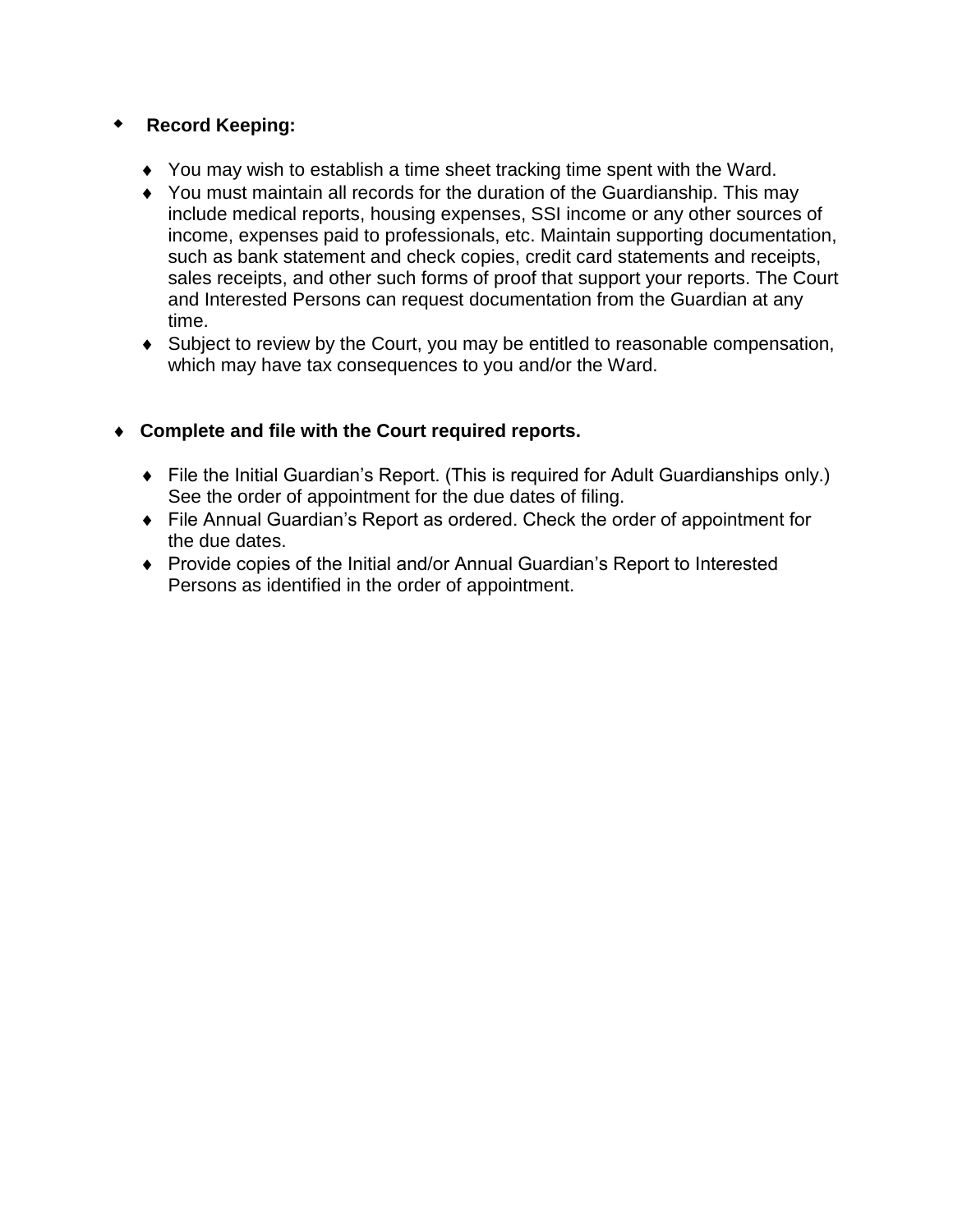# **Frequently Asked Questions**

The following are frequently asked questions to assist you with your appointment as a Guardian. Consult with an attorney if you have questions that are not addressed here.

#### **What is the cost to obtain certified copies of Letters and Orders from the Clerk's Office?**

The number of Letters required depends on the circumstances. The cost is \$20.75 apiece.

#### **What is the difference between a guardian and conservator?**

Guardian: Assists with personal affairs, such as housing and health care.

Conservator: Assists with the financial affairs.

#### **What happens to bank accounts?**

It depends on the nature or the reason for the account. For example: if the account was established as a matter of convenience so the co-owner can write checks for the protected person, most likely the account should be transferred to the conservatorship. If it was established for estate planning purposes, no changes may be necessary.

#### **What about business situations?**

Call a lawyer.

#### **When I was appointed, I was handed a stack/notebook full of paperwork. Why?**

The law requires that you file reports with the Court. This User's Manual is designed to help guide and assist you with the process and provide you with instructions and forms for the reporting requirements. Refer to the Court's order for the dates that all reports are due.

#### **Where can I get more of these blank reporting forms?**

All forms are available, free of charge, in the Self-Help section on the Colorado Judicial Department's website:

**http://www.courts.state.co.us/Forms/Forms\_List.cfm/Form\_Type\_ID/130**

You may also get blank forms at the clerk's office for a charge of .75 cents per page.

#### **I need more copies of my proof of appointment. Where can I get them and what is the cost?**

You may obtain copies at the clerk's office for a charge of .75 cents per page. If you need any of the documents certified, there is an additional charge of \$20.00 per document.

#### **I need help completing all these reports. Can the clerks help me?**

Court clerks are not allowed to give legal advice or assist with the completion of forms. If you need assistance, it is highly advised that you seek the advice of a lawyer.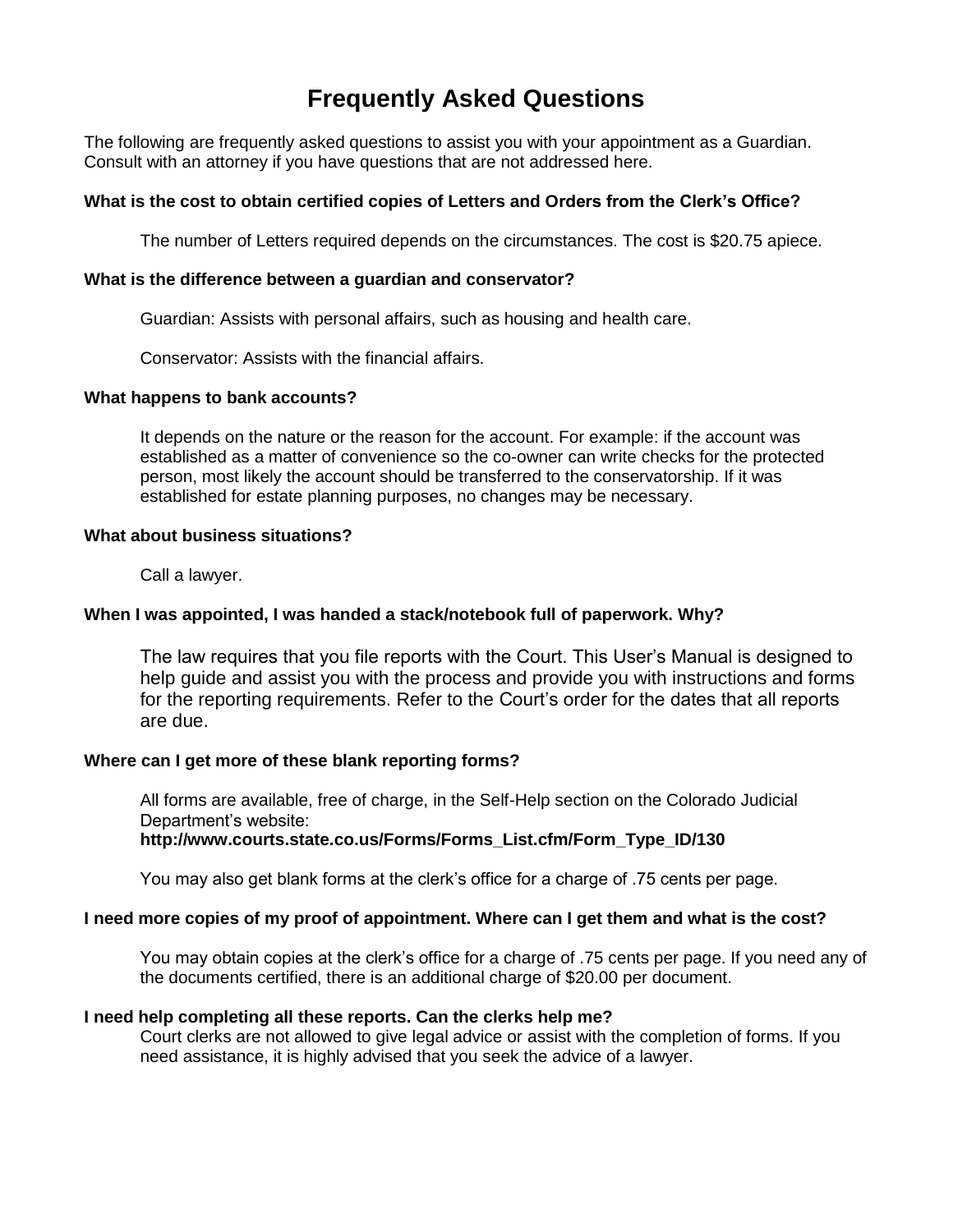#### **Am I personally liable for the Ward's expenses and what about their actions?**

A Guardian need not use the Guardian's personal funds for the Ward's expenses. A Guardian is not liable to a third person for acts of the Ward solely because of the relationship as Guardian.

#### **I'm very worried about the Ward's safety when they drive. What can I do?**

As the Guardian, you are charged with making decisions that are in the best interests of the Ward, including restricting driving privileges. You should speak with the Ward's physician about your concerns. He or she can help you decide what to do. You can also contact the Department of Motor Vehicles to discuss possible revocation of the Ward's driver's license.

#### **What documentation do I need in order to add the Minor to my health insurance, car insurance, etc.?**

Provide certified copies of the Letters of Guardianship.

#### **Can I pay myself?**

A Guardian is entitled to reasonable compensation for his or her services. The hourly rate is determined on a case-by-case basis. It is important to keep a record of the time spent and the service provided. Family members usually serve without compensation. Time spent for friendship and companionship should not normally be billed to the Ward. Compensation paid to the Guardian is treated as taxable income to the Guardian and as a tax-deductible expense for the Ward.

A Guardian is also entitled to reimbursement for expenses paid from the Guardian's own funds. You are required to maintain supporting documentation for all disbursements. The Court or any Interested Persons may request copies at any time.

Compensation and reimbursement for expenses must be approved by the Court unless someone else has been appointed as Conservator. In that case, the Conservator may approve payment.

#### **The Ward lives with me. May I charge rent?**

You may charge a reasonable amount for rent and other living expenses. These expenditures should be submitted to the Court for approval. There may be tax consequences to such payments.

#### **The Ward cannot live alone and I can't take care of him/her myself. What do I do now?**

As the Guardian, you are charged with making decisions that are in the best interests of the Ward, including housing decisions such as nursing home placement. It is important that you educate yourself about the Ward's needs and the resources available.

#### **I have to leave town for a while. Can I designate someone to make decisions for the Ward in my absence?**

The Guardian may delegate to another person, for a period not exceeding 12 months, any powers regarding care, custody or property of a Ward, except the power to consent to marriage or adoption. Instructions (JDF 750) and a form (JDF 751) are available on the Self-Help section on the Colorado Judicial Department's website:

**http://www.courts.state.co.us/Forms/Forms\_List.cfm/Form\_Type\_ID/148**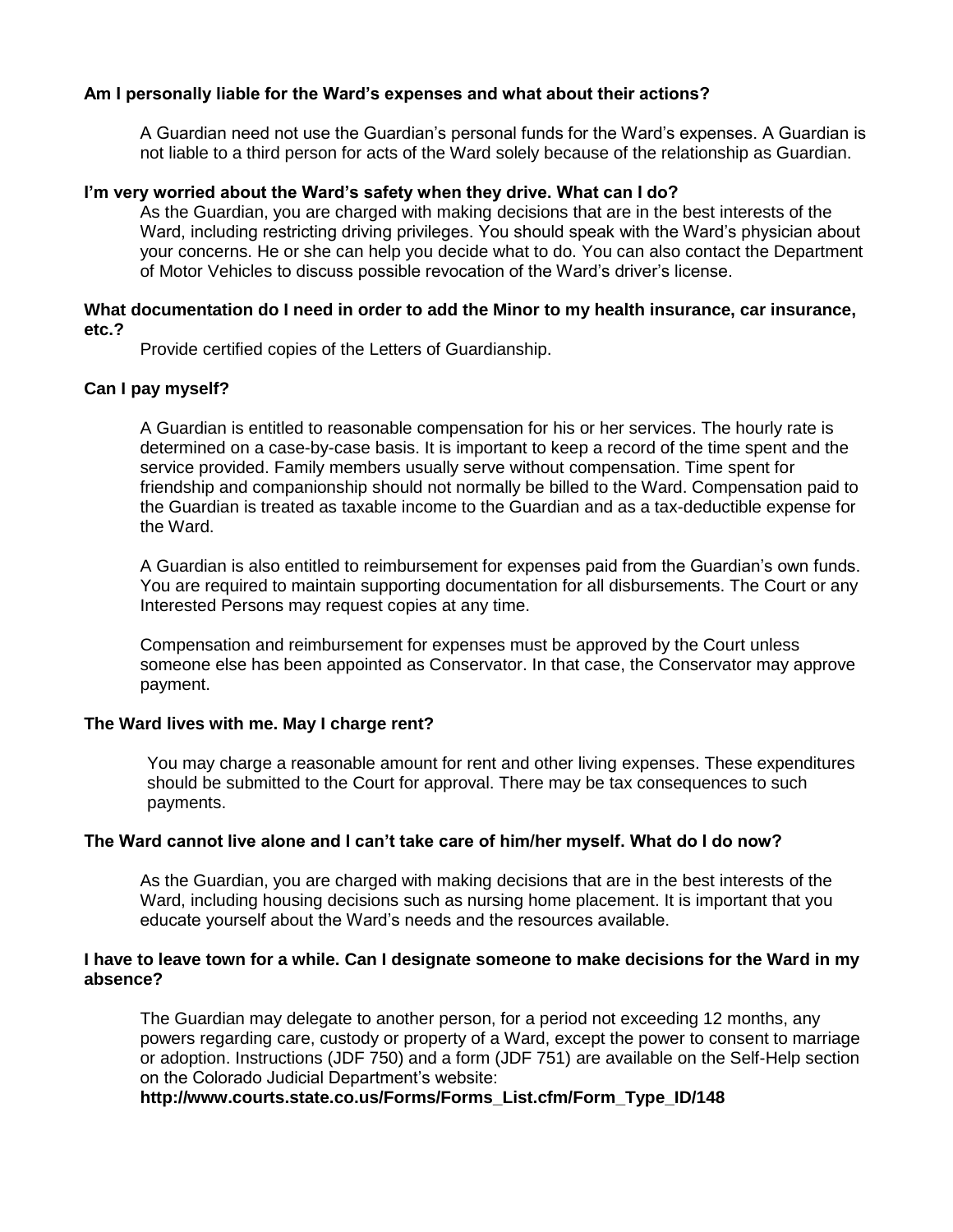#### **My siblings and I are arguing about the way I'm taking care of the Ward. What can I do?**

Your siblings have the right to take any of their concerns to the Court. Until the Court says otherwise, you have the power to make decisions about the Ward's care, etc.

#### **What happens when the Ward dies?**

Promptly notify the Court by filing a Notice of Death (JDF 853).

#### **What if the Ward gets well and doesn't need my help any longer?**

You or the Ward may file a Petition for Termination of Guardianship (JDF 852). Generally, a hearing will be required with the Ward present, unless excused for good cause.

#### **What would happen if I didn't file the required reports or didn't comply with court orders?**

The Court will impose sanctions, which may include your removal as Guardian, fines, contempt of court, arrest and/or imprisonment.

#### **What if I need to move? Can I take the Ward with me?**

**Within Colorado: http://www.courts.state.co.us/Forms/Forms\_List.cfm/Form\_Type\_ID/112** Promptly notify the Court of the new address.

**Outside the State of Colorado:** The Guardian may not establish or move the Ward's custodial dwelling outside the State of Colorado without a Court order. To transfer the guardianship to another state, file a Petition to Transfer Guardianship/Conservatorship from Colorado to Receiving State (JDF 787) with the Colorado Court where the guardianship was established. Once a Provisional Order is issued in Colorado approving the transfer, file a Petition to Accept Guardianship/Conservatorship in the state where you want the guardianship to be transferred.

#### **What if I need to move the Ward to another County or State in order to qualify for services, school programs, etc.?**

The same rules as above apply.

#### **How do I get copies of birth certificates, social security cards, etc., for the Ward?**

Provide certified copies of the Letters of Guardianship to the appropriate agency. See the Resources page for links to many agencies' websites. (For birth certificates for people born in Colorado, see the Colorado Department of Public Health and Environment website. For information about social security cards, see the Social Security Administration website.)

#### **There was mention of "reasonably available technological assistance"? What does that mean to my Ward and me?**

This means that a guardianship will not be established for an adult person who could satisfy their essential requirements for physical health, safety or self-care if only they had appropriate and reasonably available technological assistance. For example, if a hearing aid or a wheel chair is all that a person needs to function independently, then a guardianship will be denied.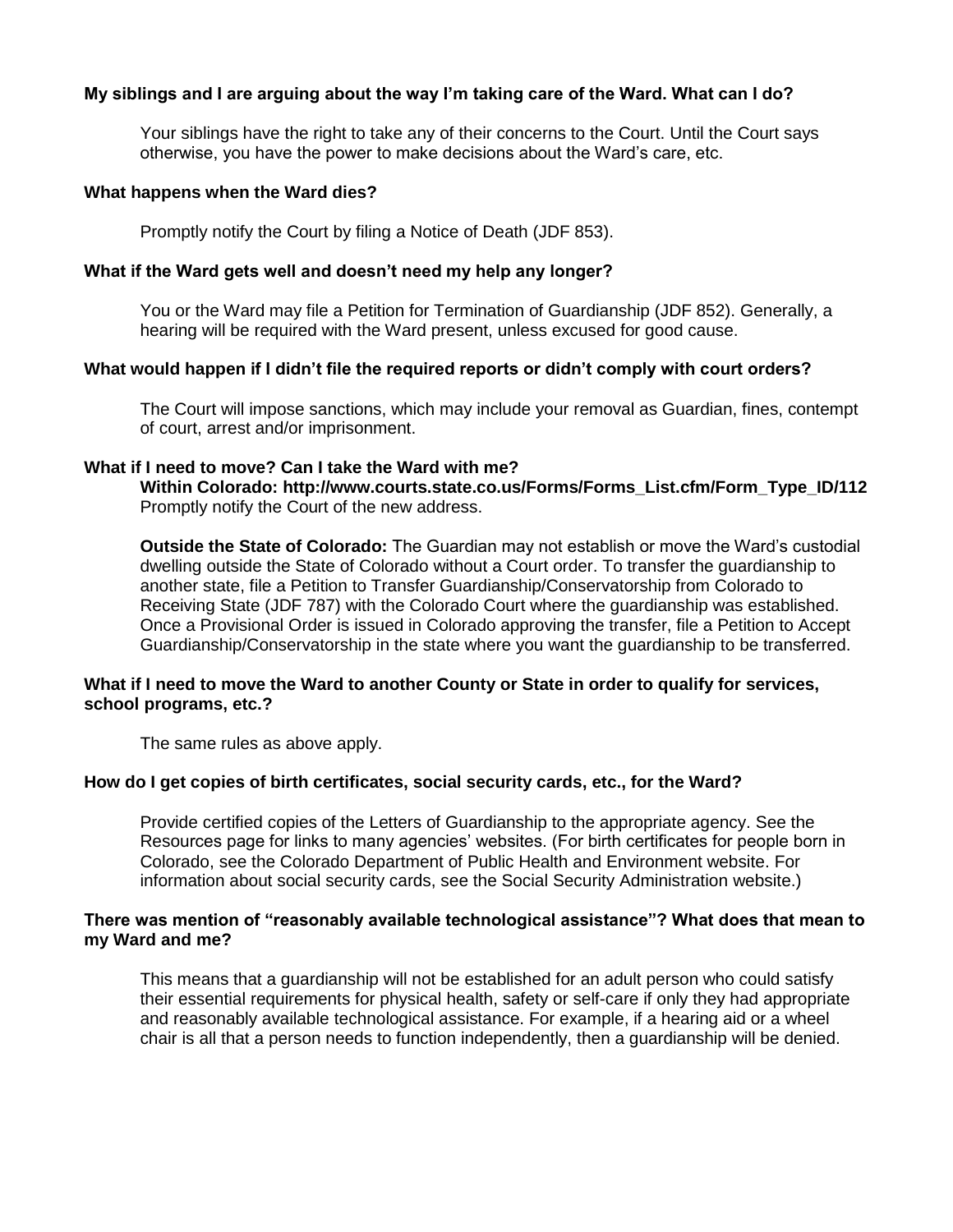#### **If I am not allowed to obtain hospital or institutional treatment for mental illness, developmental disability or alcoholism, against the will of the Ward, what are my options?**

Contact the County Attorney or the agency who handles mental health cases in the county where the Ward resides.

#### **What if the Ward wishes to get married?**

The Guardian for a minor can consent to the marriage. The Guardian for an adult, must petition the Court for approval of the marriage.

#### **What if the Ward gets married without my knowledge?**

The Guardian may file for a Dissolution of Marriage or an Annulment (Invalidity of Marriage) as appropriate.

#### **How do I become the Representative Payee for social security benefits?**

Contact the Office of Social Security Administration and provide certified copies of Letters of Guardianship.

#### **Can I claim the Ward as an exemption on my tax return?**

Consult with a tax advisor.

#### **As the Guardian for a minor, am I entitled to child support from the biological parents?**

If a Conservator has not been appointed and the Court order does not limit your authority to do so, you may commence a proceeding or take other appropriate action to compel the parents to support the minor. Contact Social Services for information.

#### **What happens if the minor commits a crime?**

As the Guardian, you should help the minor obtain legal representation. Absent your agreement, you would not normally be personally liable for the legal fees.

#### **What happens if the parents of the minor (who weren't able to take care of him/her) suddenly want the child back and I don't feel they are capable of taking proper care of the child?**

The Parents can file a motion to modify or terminate a Guardianship. The Court will hold a hearing and review the facts of the case. At the hearing, you should let the Court know about your concerns.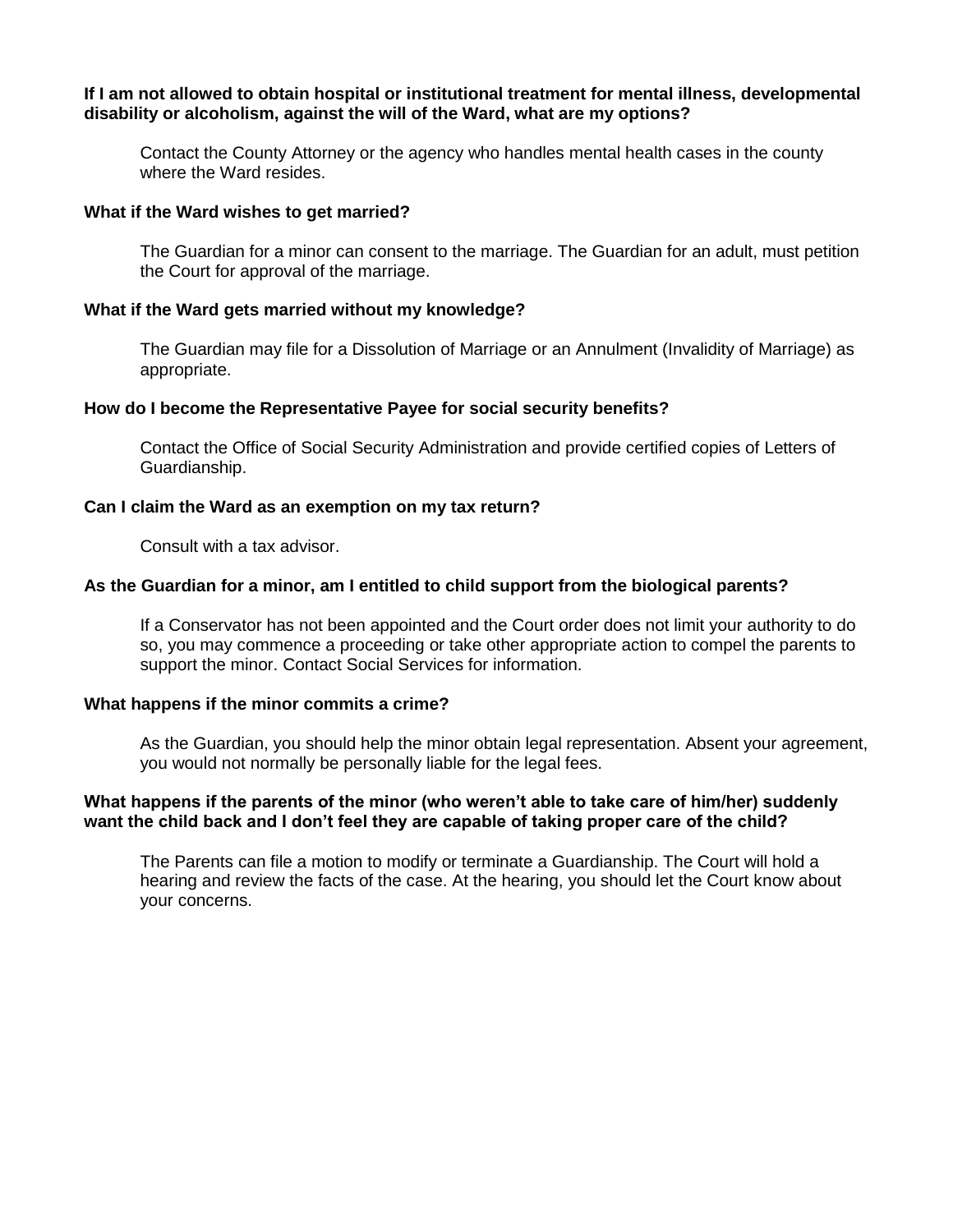## **Resources**

AARP in Colorado <http://www.aarp.org/states/co/> 1-888 687-2277

ARC of Colorado <http://www.thearcofco.org/>

ARC of the United States <http://www.thearc.org/NetCommunity/Page.aspx?pid=183>

Actuarial Table **WIREL Actuarial Table 4c6.html** 

Alliance Colorado (Community Center Boards) <http://alliancecolorado.org/>

Alzheimer's Association (Metro Denver) [www.alzco.org](http://www.alzco.org/)

Alzheimer's Association [www.alz.org](http://www.alz.org/)

Administration on Aging [www.aoa.gov](http://www.aoa.gov/)

Americans with Disabilities Act [www.ada.gov](http://www.ada.gov/)

Autism Society of America, Colorado Chapter <http://www.autismcolorado.org/>

Benefits Check Up Colorado [www.benefitscheckup.com](http://www.benefitscheckup.com/)

Brain Injury Association of Colorado <http://www.biacolorado.org/>

Cerebral Palsy of Colorado <http://www.cpco.org/>

Colorado Bar Association [www.cobar.org](http://www.cobar.org/)

303 813-1669

1-800-272-3900

1-866-550-2752

303 860-1115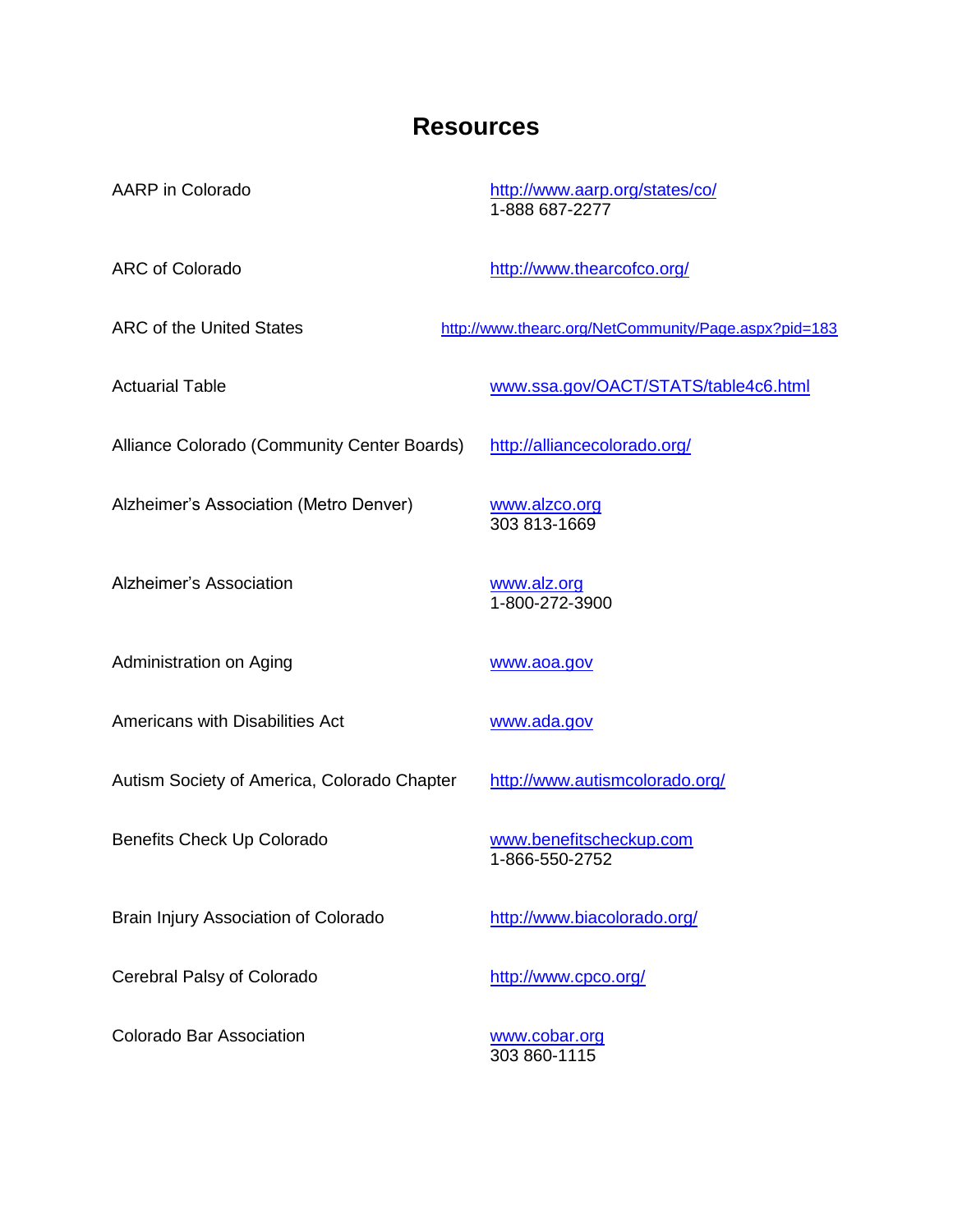Colorado Cross-Disability Coalition <http://www.ccdconline.org/> Colorado Dept of Public Health and Environment [www.cdphe.state.co.us](http://www.cdphe.state.co.us/) 1-800-866-7689 – within Colorado only Colorado Developmental Disabilities Council <http://www.coddc.org/> Colorado Division of Insurance [www.dora.state.co.us/insurance](http://www.dora.state.co.us/insurance) 303-894-7490 in the Denver-Metro area 1-800-930-3745 from other parts of Colorado. Colorado Fund for People with Disabilities <http://www.cfpdtrust.org/> Colorado Judicial Branch WWW.courts.state.co.us Community House Services, Inc. 303-831-4046 Consortium for Citizens with Disabilities <http://www.c-c-d.org/> County Department of Social Services [www.cdhs.state.co.us/servicebycounty.htm](http://www.cdhs.state.co.us/servicebycounty.htm) Denver Regional Council of Governments [www.drcog.org](http://www.drcog.org/) 303 455-1000 Division of Aging and Adult Services <http://www.cdhs.state.co.us/aas/> 1-888-866-4243 – within Colorado only Elder Care Locator <http://www.eldercare.gov/Eldercare/Public/Home.asp> Elder Law General Aging Smart Podcast <http://www.elderlawanswers.com/PodCast/PodCast.asp> Equal Employment Opportunity Commission [www.eeoc.gov](http://www.eeoc.gov/) 1-800-669-4000 Guardianship Alliance of Colorado [www.guardianshipallianceofcolorado.org](http://www.guardianshipallianceofcolorado.org/) 303 423-2898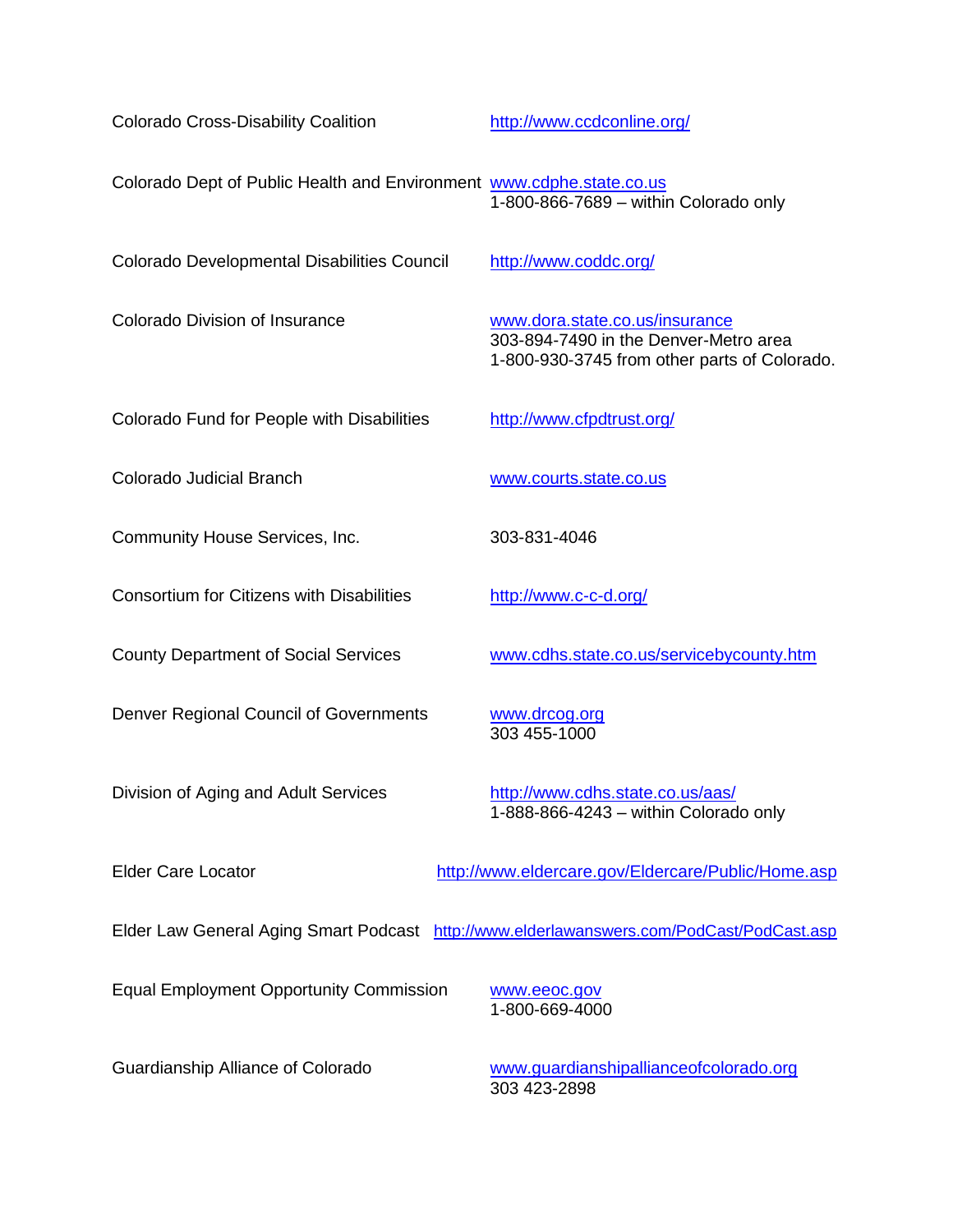Hero Alliance <http://www.heroalliance.org/> People with Disabilities Seeking Home Ownership

National Guardianship Association [www.guardianship.org](http://www.guardianship.org/)

Legal Center <http://www.thelegalcenter.org/> for People with Disabilities & Older People

Mile High Down Syndrome Association <http://www.mhdsa.org/>

Social Security Administration [www.socialsecurity.gov](http://www.socialsecurity.gov/)

Social Security Office – Denver Region <http://www.socialsecurity.gov/denver/>

The Colorado Consumer Line [www.ago.state.co.us](http://www.ago.state.co.us/)

Attorney General's Office 1-800-222-4444

Harrison Memorial Animal Hospital <http://cvmf.org/displaycommon.cfm?an=1&subarticlenbr=27>

Healthy Aging for Older Adults [www.cdc.gov/aging/](http://www.cdc.gov/aging/) 1-800-311-3435

Medicare [www.medicare.gov](http://www.medicare.gov/) 1-800-Medicare

Senior Housing Options [www.seniorhousingoptions.org](http://www.seniorhousingoptions.org/) 303 595-4464

1-800-772-1213

United Way <http://national.unitedway.org/>